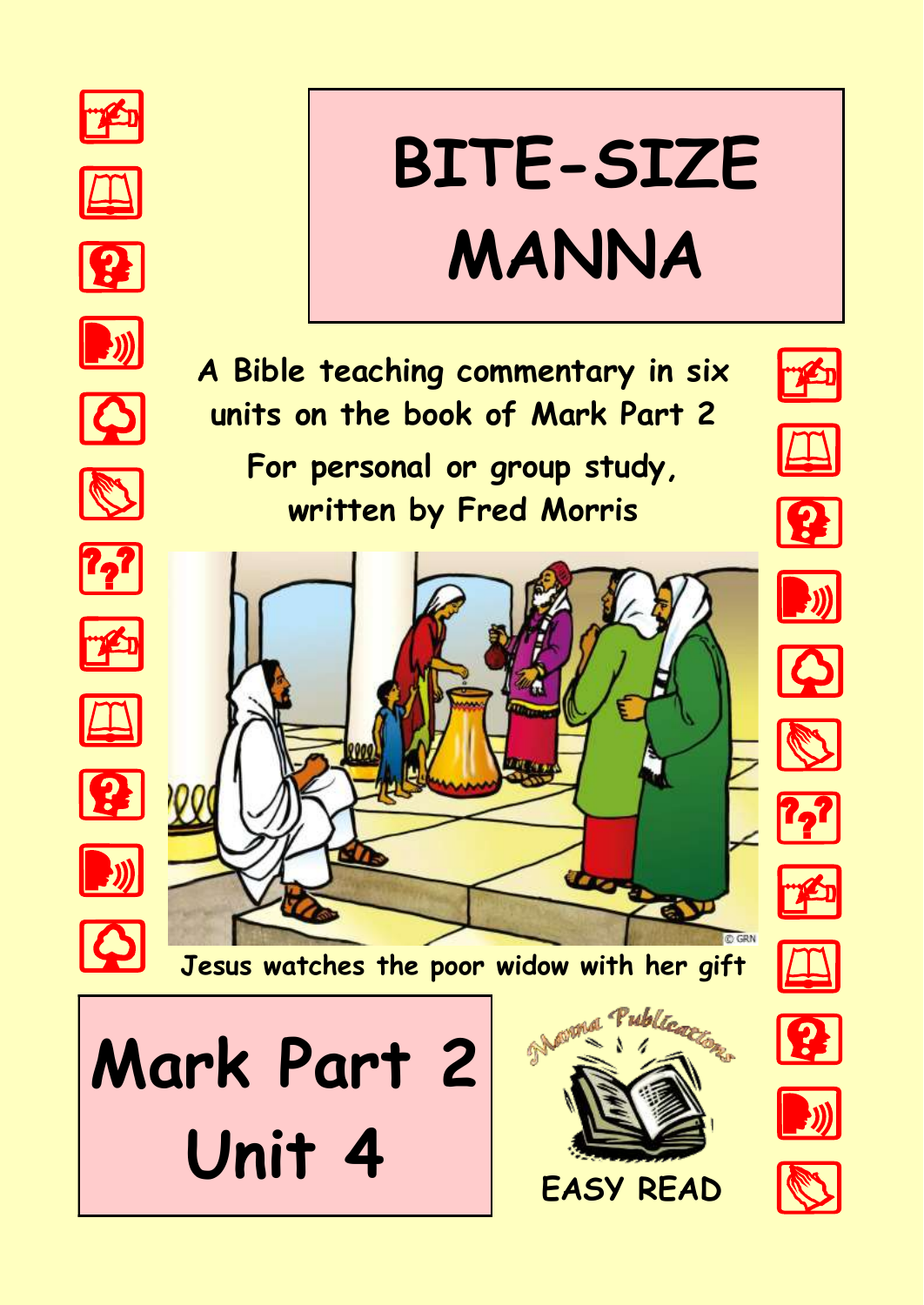# **Unit 4: Chapters 12:28 to 14:21. A Religious Leader Who Truly Knew God's Truth**

A teacher of the Law heard Jesus give this answer. He asked, "Which is the most important of all the commandments?"

This man did not come to trick or trap Jesus. He came to Jesus to learn more about the truth from God. Jesus was pleased with him. This is what Jesus taught the man from the Old Testament:

- 1. Only the Lord God Almighty, Yahweh, is God. He is the one true God. There is no other God but Him. Love God most of all, with all your heart and soul and mind and strength.
- 2. Love your neighbour just as much as you love yourself. This includes friends and family. This also includes strangers and even people you do not like! It includes the people you work with. It includes anyone you meet that needs help.

Jesus said, **"**There is no commandment more important than these". This man said that he believed these two commandments.

Jesus then confirmed that he was not far from the Kingdom of God. After that, no-one dared to ask Jesus any more questions.

#### **Give to God in Love**

In a court of the Temple there were thirteen large offering boxes. The priests used the money to buy food and pay people to care for the Temple. Jesus saw one of the poor widows come into the courtyard. This was as far as women were allowed to go. She put two very small copper coins into one of the boxes.

Rich people threw large bags of money into the boxes. They had plenty of money and so it was easy for them to give it to the Temple. But this widow was putting in all the money she had. It showed how much she loved God.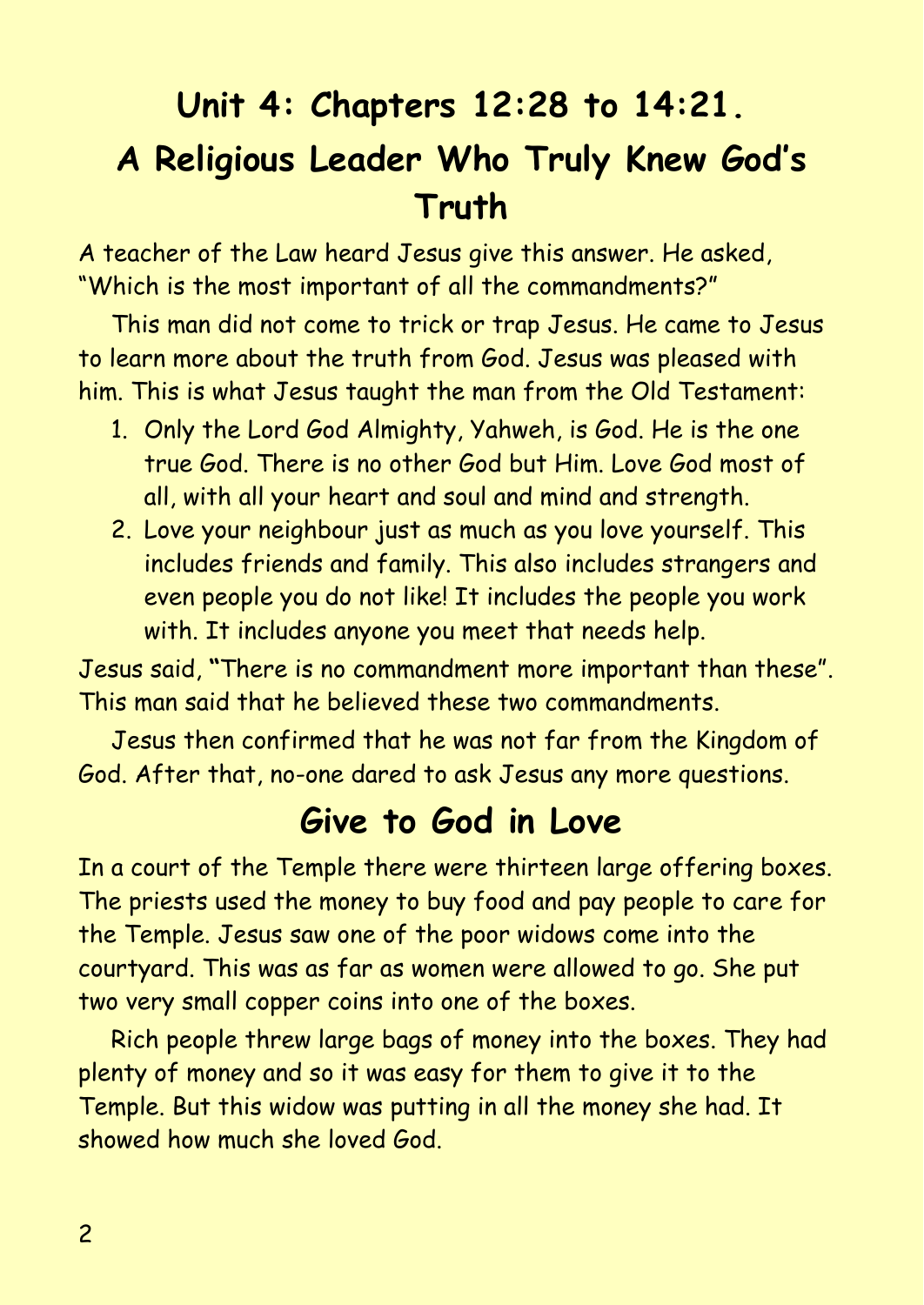We can give little or much to our Lord. Giving is easier when we have plenty to give but giving all that we have is hard. If we truly love God we will give all that we have to Him. We will give Him our lives. We will give our gifts and our skills to God with a willing heart.

### **2 Mark Chapter 13**

### **Jesus Teaches about the Future**

At the end of the day, Jesus went with His disciples to the Mount of Olives, just outside the city. From the other side of the valley, Jerusalem looked beautiful. The disciples pointed to the wonderful Temple buildings.

"Not one stone here will be left upon another," Jesus told them. "Every stone will be thrown down". The disciples asked, "When will these things happen?".

We all want to know what is going to happen in the future, but God tells us only what is good for us to know. Only He knows what is going to happen. He has told us that one day soon, Jesus is coming back to Earth on the clouds. Our great buildings and organisations will be here only as long as God allows them.

"Be careful that no-one fools you," Jesus said. Men will teach wrong things. They will say that they are the Christ. They will say they know the date when Christ will come again. They will fool many people. Jesus said, "Keep watch, that you are not deceived by the enemies of God who seek power for wrong reasons."

### **Many Troubles that Will Happen**

Jesus then said, "You will hear about wars... Do not be alarmed. These things must happen... Nation will fight against nation. There will be earthquakes in many places. People will go hungry".

We are now living in the days that Jesus warned about and many believers do not realise this. There will be big troubles before Jesus returns. Also times of a false peace when Christians will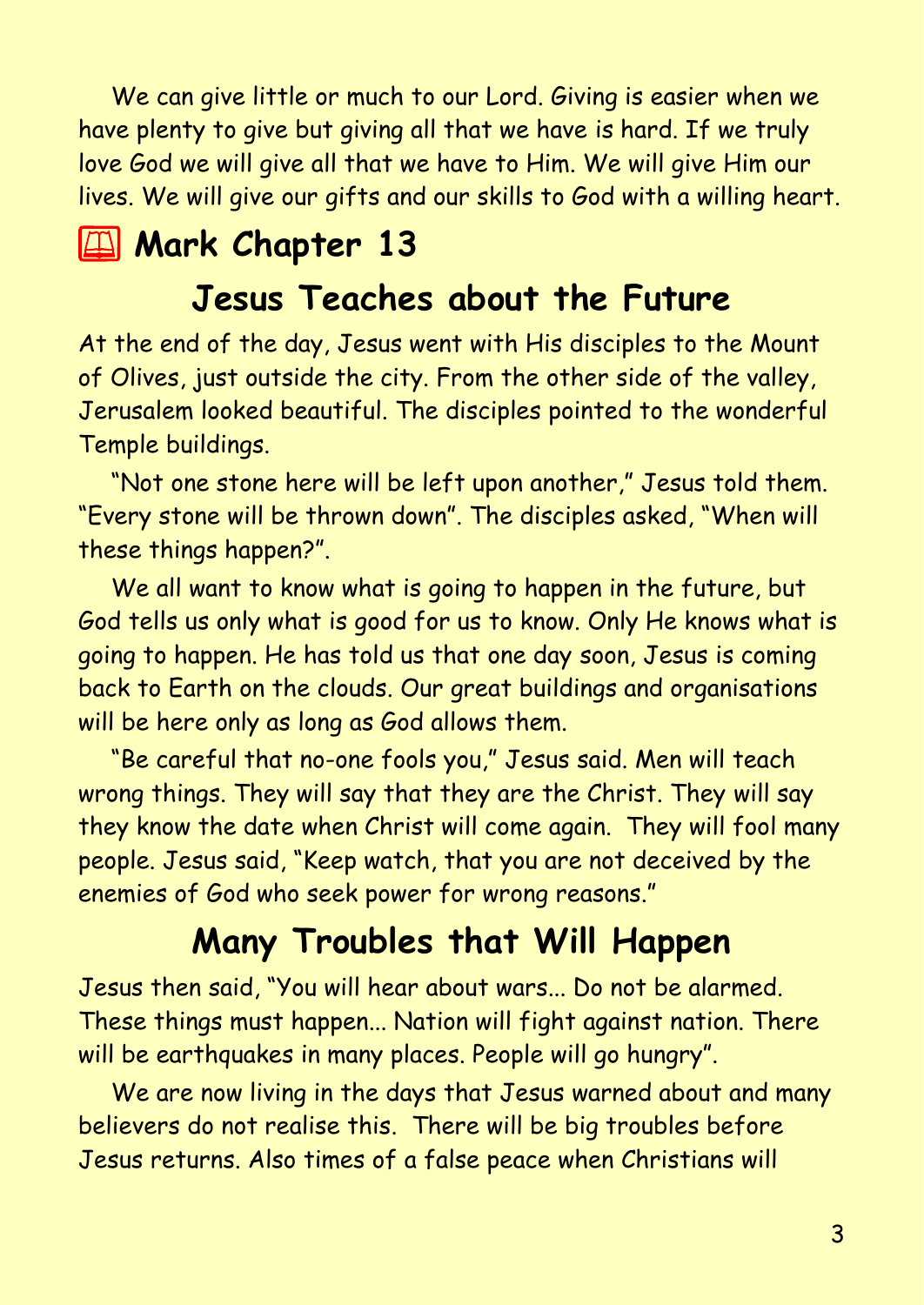forget to pray for the Kingdom of God to be established on Earth. They will be deceived by teaching of prosperity and enjoy the activities of our modern world and do nothing about the moral decline.

Jesus also warned His followers, "You will stand in front of governors and kings because of Me. In that way you will be witnesses to them. The Good News has to be preached to all nations before the end comes. You will be arrested and brought to trial, but do not worry... just say what God brings to your mind at the time. It is not you speaking but the Holy Spirit".

Then Jesus told the disciples more things that would happen. Many of these things have already happened. Others will happen soon, but we don't know when. The two greatest things Jesus said would happen were:

1. The Temple will be pulled down. This happened about 40 years after Jesus said these words.

2. Jesus Christ will come again in power. This is still to happen. His words prepared His followers for the fall of Jerusalem. He told them how to escape the Roman armies. They should not think God would come and save them by a miracle. He will shorten the time of these things "because of God's chosen people, He has shortened it".

In AD 70, the Roman armies attacked all sides of the city. Then the Christians remembered the words of Jesus and escaped. They had time to cross the River Jordan to the east where they were safe.

#### **Jesus Will Come Again**

Jesus warns us that in times of trouble, people will say things that are untrue about His return to Earth. They will try to deceive God's people. He warns us several times, "Keep watching!" "False christs and false prophets will appear".

After that, there will be more times of great trouble in the Universe. Jesus said, "Heaven and earth will pass away, but My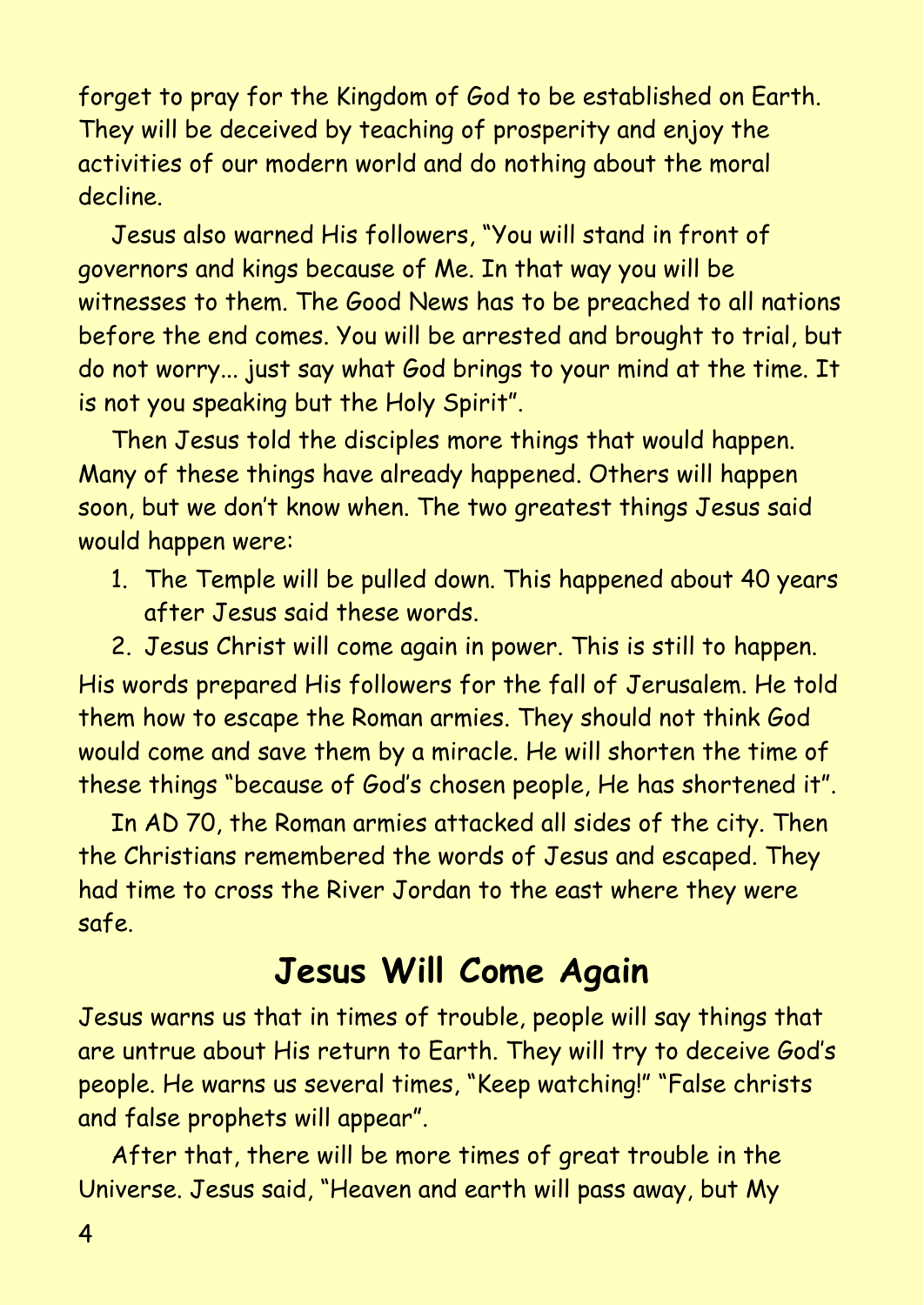words will never pass away". Jesus will come again and no-one knows when this will happen.

God created the angels who do whatever He tells them to do, but even they do not know the plans of God. However, there will be signs to show that Jesus is coming again. Luke wrote down what Jesus said about the 'last days' before His return to Earth. We call these days the 'end times'. Jesus will return to Jerusalem to judge the Earth. He will stop the human race from destroying itself through knowing evil as well as good and by following lies, which were the plans of Satan from the beginning.

Jesus told a parable to help them understand. He told them the parable to show that His people must be ready at all times and watching for His return.

"What I say to you, I say to everyone. Watch!" No-one knows when Jesus will return. Jesus said that even He did not know! Only Father God knows.

We can use the parable in verses 34-36 to remind us about the church:

- The church belongs to Jesus Christ.
- He leaves His followers in charge.
- Each one has a job to do.
- We must watch out for Jesus to return suddenly.

Will Jesus find us asleep when He returns? We should stay alert and work hard in extending God's Kingdom as if Jesus is coming back at any time!

# **2 Mark Chapter 14**

## **A Woman Anoints Jesus with Oil**

At that time, the religious leaders looked for an excuse to arrest Jesus and kill Him. We should pray against secrecy and deceit which cause spiritual death within the church.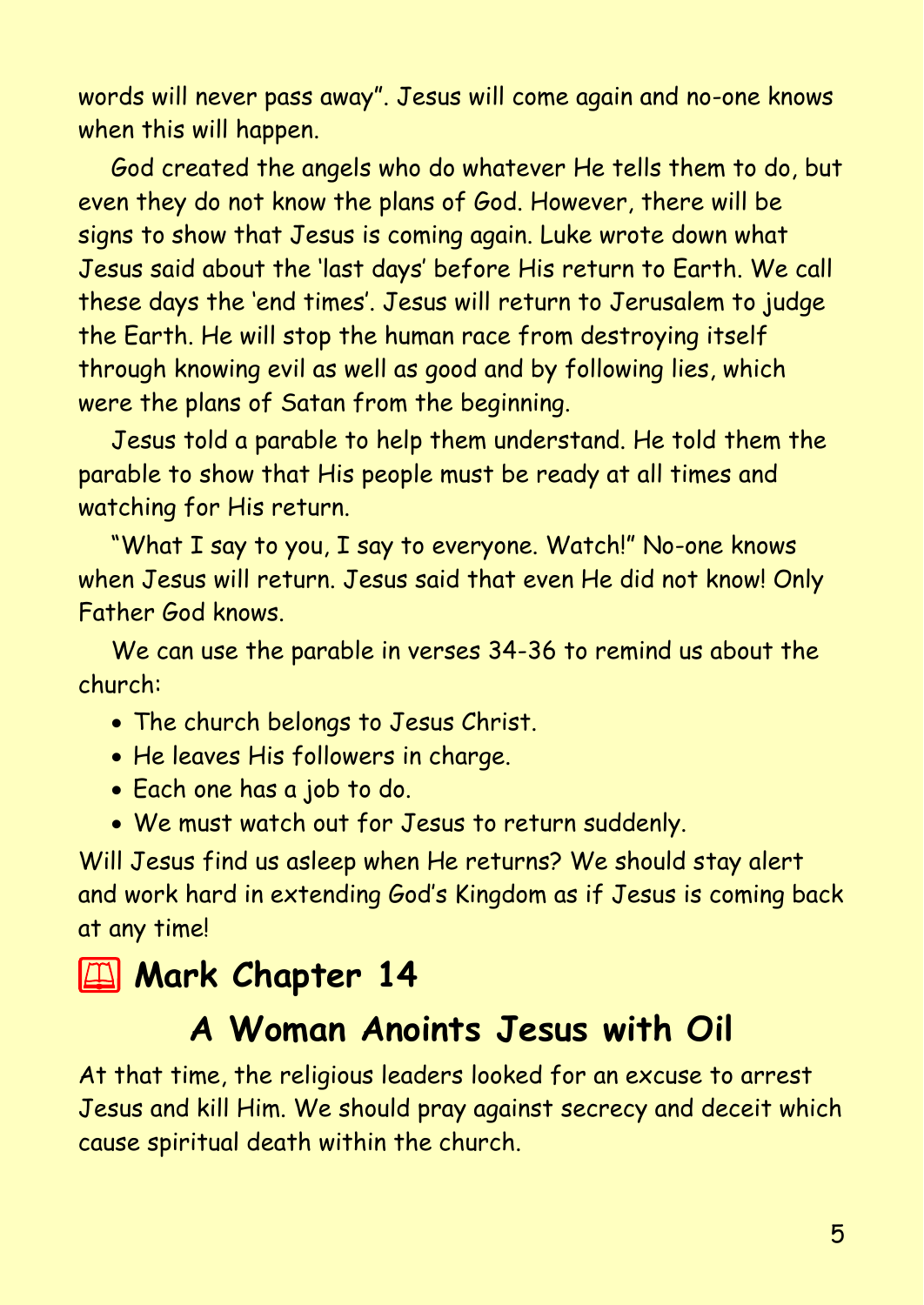That evening someone did something to show how much they loved Jesus.

Jesus was a guest at Simon's house. While Jesus ate, a woman brought a jar of very expensive oil. It smelled very sweet. She poured it on the feet of Jesus and wiped them with her long hair. The house was filled with the sweet smell of the oil.

Jesus was pleased with her, but some were angry. Judas said that the oil could be sold and the money given to the poor.

"Why are you angry with her?" Jesus said. "She has done a beautiful thing to Me". "The poor you will always have with you and you can help them at any time… But you will not always have Me".



This woman poured the sweet-smelling oil on Jesus while He was still alive. Jesus knew that He would soon die. Jesus told those in the room that what she had done will always be remembered. The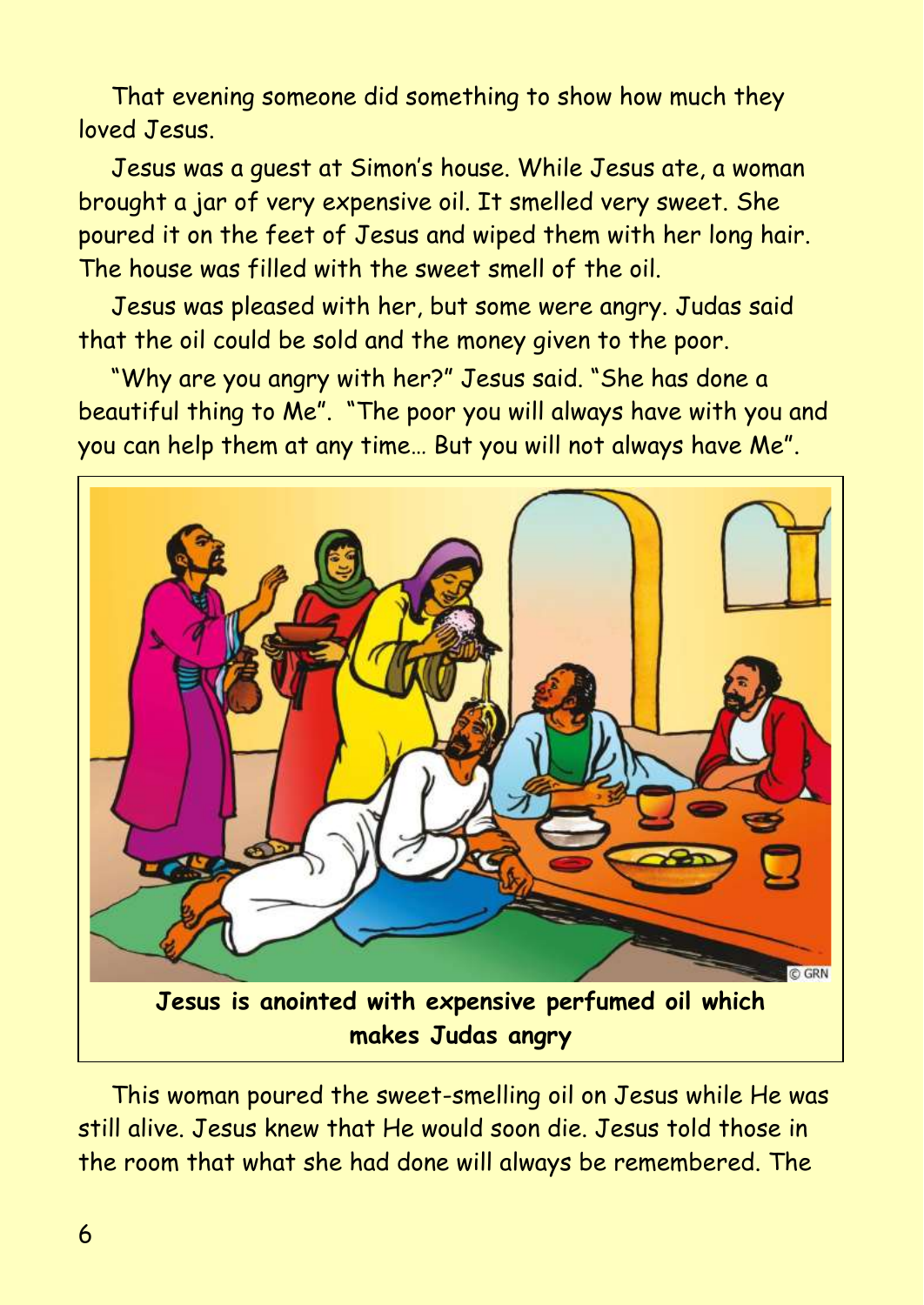Holy Spirit revealed to her that Jesus was the Messiah and also that He was soon going to die. This teaches a lesson to do loving things with your family while you have them with you. By loving them, we are also showing our love for Jesus.

 After this, Judas, one of the twelve disciples, went to talk to the chief priests to help them to arrest Jesus. They promised to pay Judas money if he did this.

### **The Last Meal of Jesus**

Many years before Jesus lived on Earth, the people of Israel had been slaves in Egypt for over 400 years. God warned Abraham that this would happen to his family when they moved to Egypt. Then God, by His great power, brought them out. Each year, at Passover, God's people always remembered what He had done for them before leading them out of Egypt to the Promised Land.

Each family killed a lamb, just as they did at the first Passover, in Egypt, when the angel of death passed over them. In remembrance, they ate the Passover meal as a family. At the time of Passover, Jews came from all over the country, and from faraway places, to celebrate in Jerusalem. Jewish families still eat this meal today which includes bread made without yeast and wine.

Jesus was a devout Jew and ate the Passover meal with His disciples. The Passover meal always included lamb. This meal was the Lord's Last Supper. Jews remembered that the death of a lamb in Egypt protected their family. The blood of the lamb was painted on the doorpost of the Israelites to save them from the angel of death in Egypt. Today, we remember the death of Jesus, the Lamb of God, whose sacrifice of blood saved us from death into everlasting life.

Christians everywhere remember the Lord's Last Supper. They share a simple meal of bread and wine or grape juice together. Most churches make it a regular part of their worship service, some more frequently than others. Some call it the breaking of bread, or